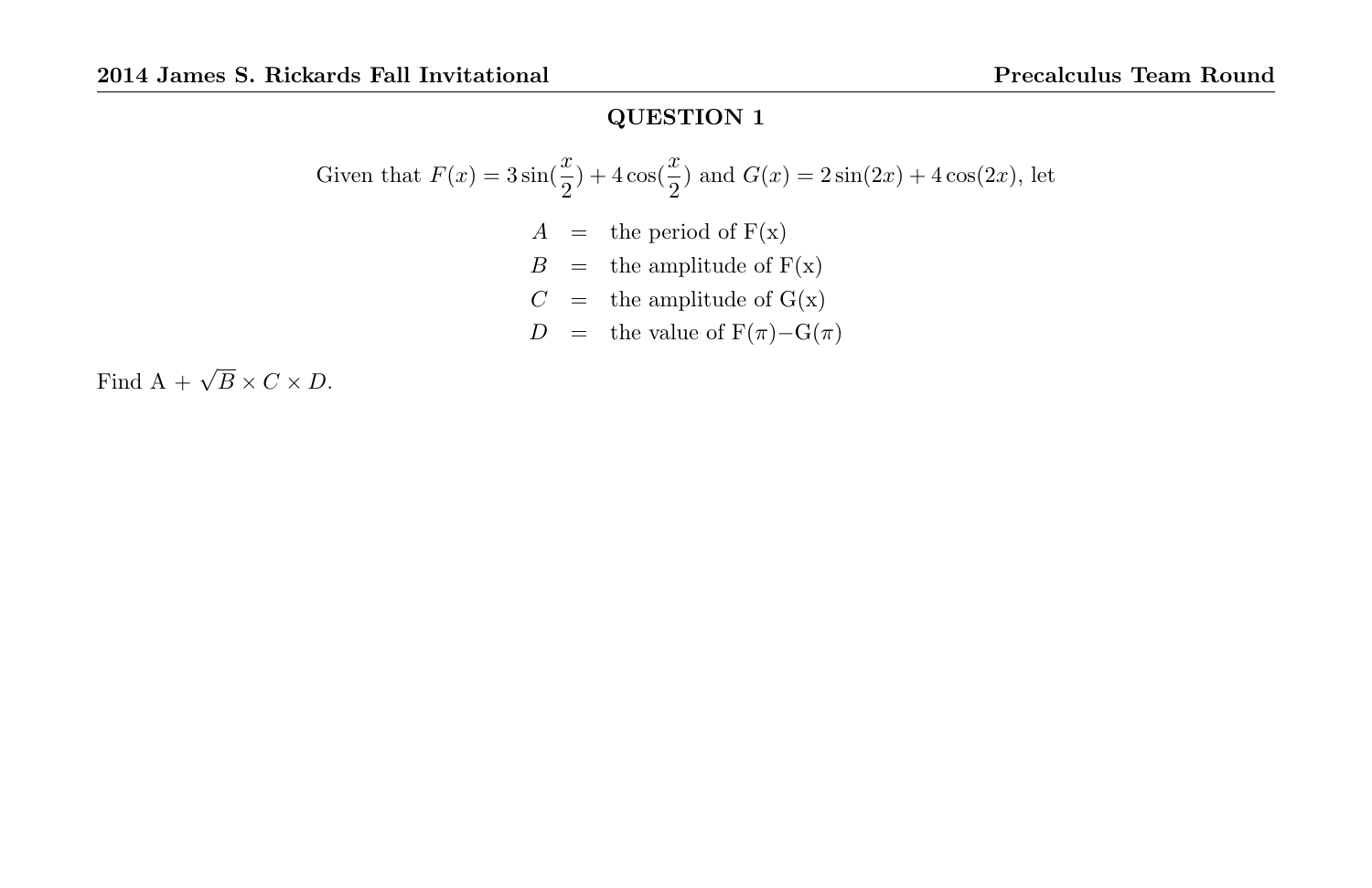If the statement is true, then the value is equal to 2. If the statement is false, then the value is equal to -1.

- $A =$  the vector product can be computed for vectors in two dimensions
- $B =$  the dot product is the same as the scalar product

C = the range of 
$$
f(x) = \sin^{-1}(x)
$$
 is  $\left[\frac{-\pi}{2}, \frac{\pi}{2}\right]$ 

- $D = \sin^4(\theta) + \cos^4(\theta) = 1$
- $E = \arctan(0)$  is defined
- $F = \arcsec(0)$  is defined

Find  $A + B + C - D - E + F$ .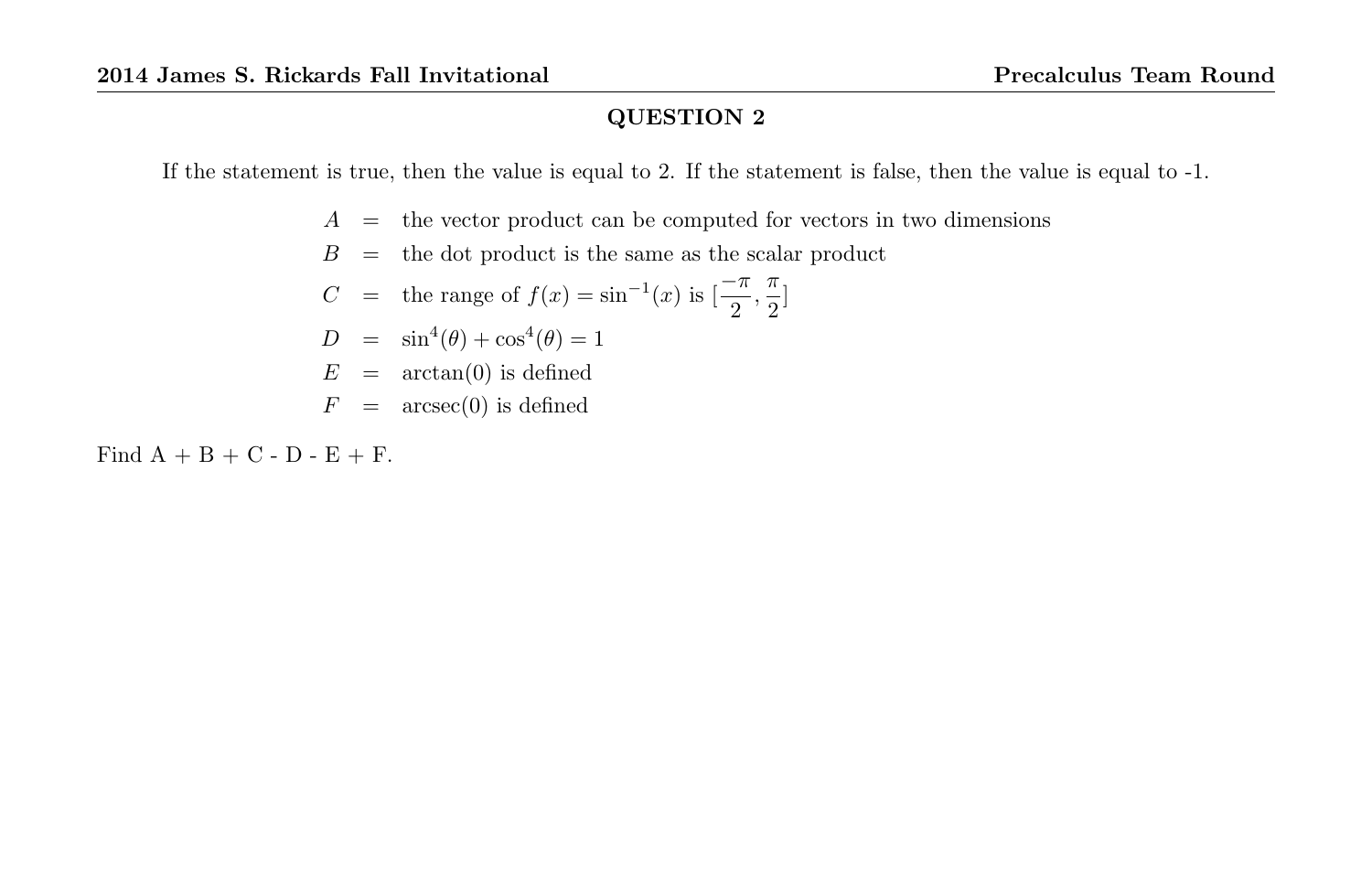$$
f(x) = x^6
$$

$$
A = i^{2014}
$$
  
\n
$$
B =
$$
 the product of the values of x such that  $f(x) = 1$   
\n
$$
C =
$$
 the sum of the values of x such that  $f(x) = 1$   
\n
$$
D =
$$
 the value of |z| when  $z = \frac{a + bi}{a - bi}$ 

Find  $A + B + C + D$ .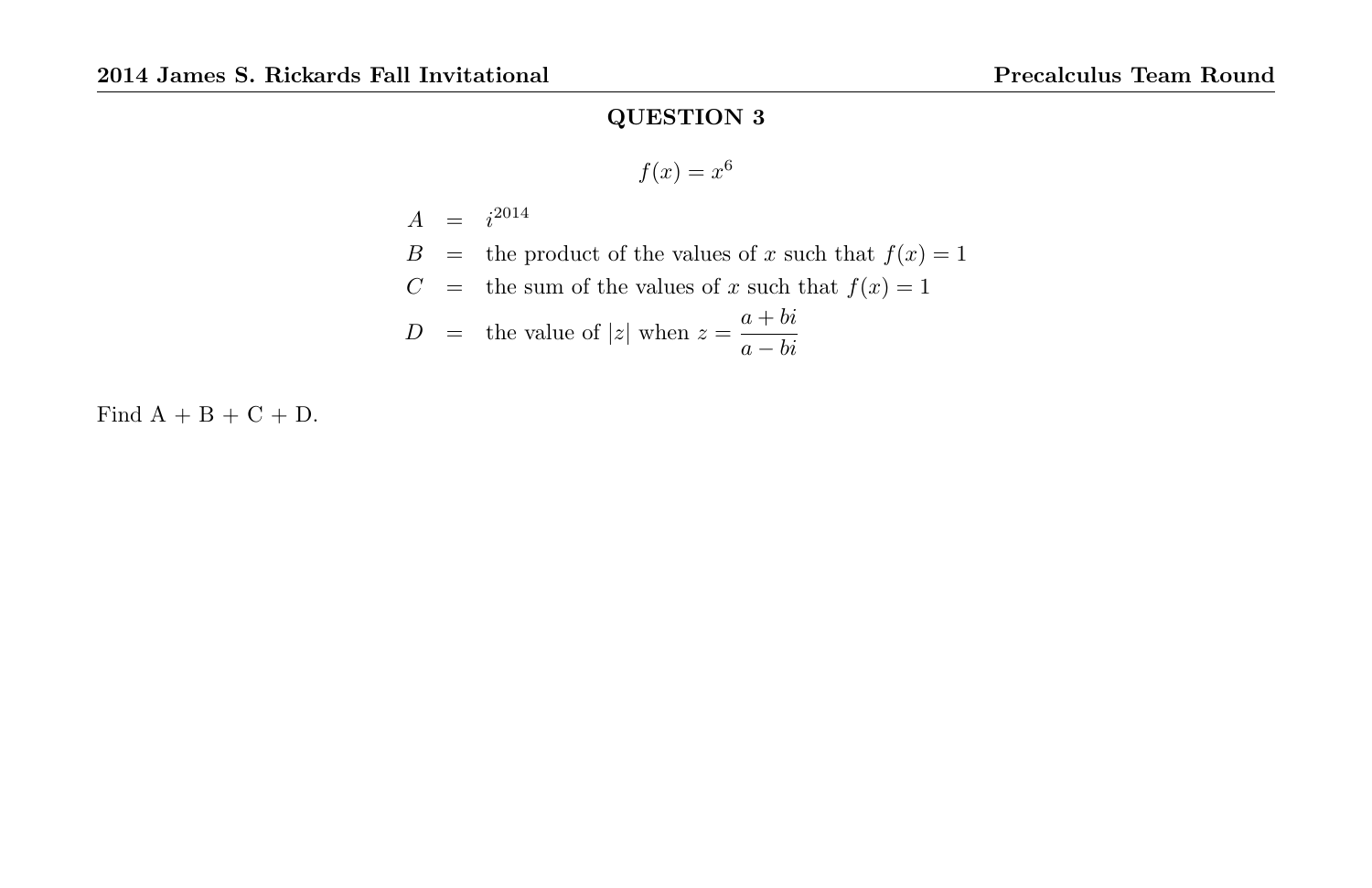- A = the number of petals on the graph  $r = 16 \sin(4\theta)$
- $B =$  the number of petals on the graph  $r = 5 \cos(3\theta)$
- $C = \text{area of the curve expressed by the polar equation } r = 3\cos(\theta)$
- $D =$  the length of the petal (distance from the origin to the tip of the petal) of  $r = 3\cos(3\theta)$

Find  $A^B - CD$ .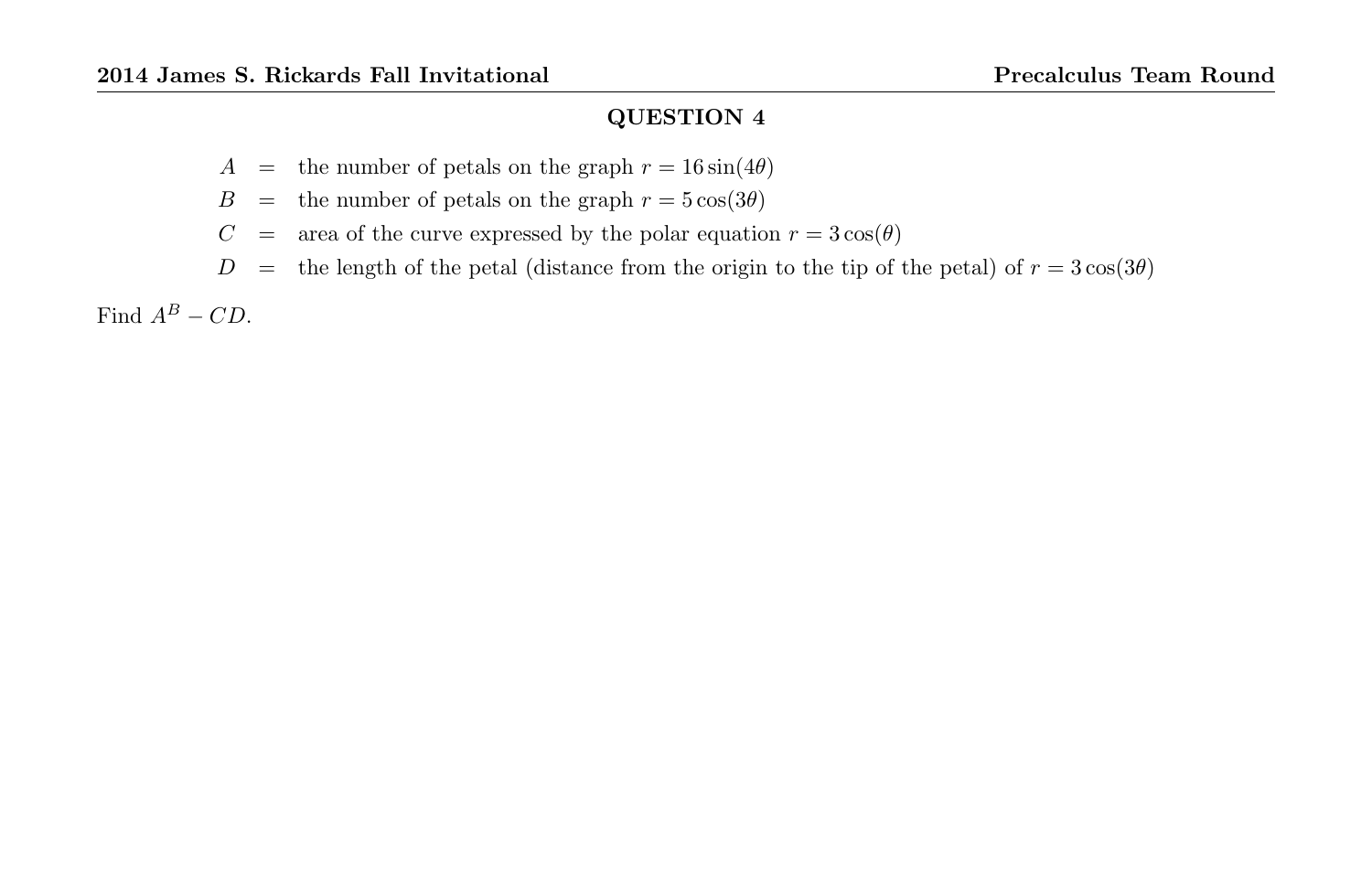When a complex number z is cubed, it is  $7 + 4i$  more than when it is raised to the fifth power.

- $A =$  sum of all complex numbers z that hold true for this statement
- $B =$  product of all complex numbers z that hold true for this statement
- $C =$  number of complex numbers z that hold true for this statement

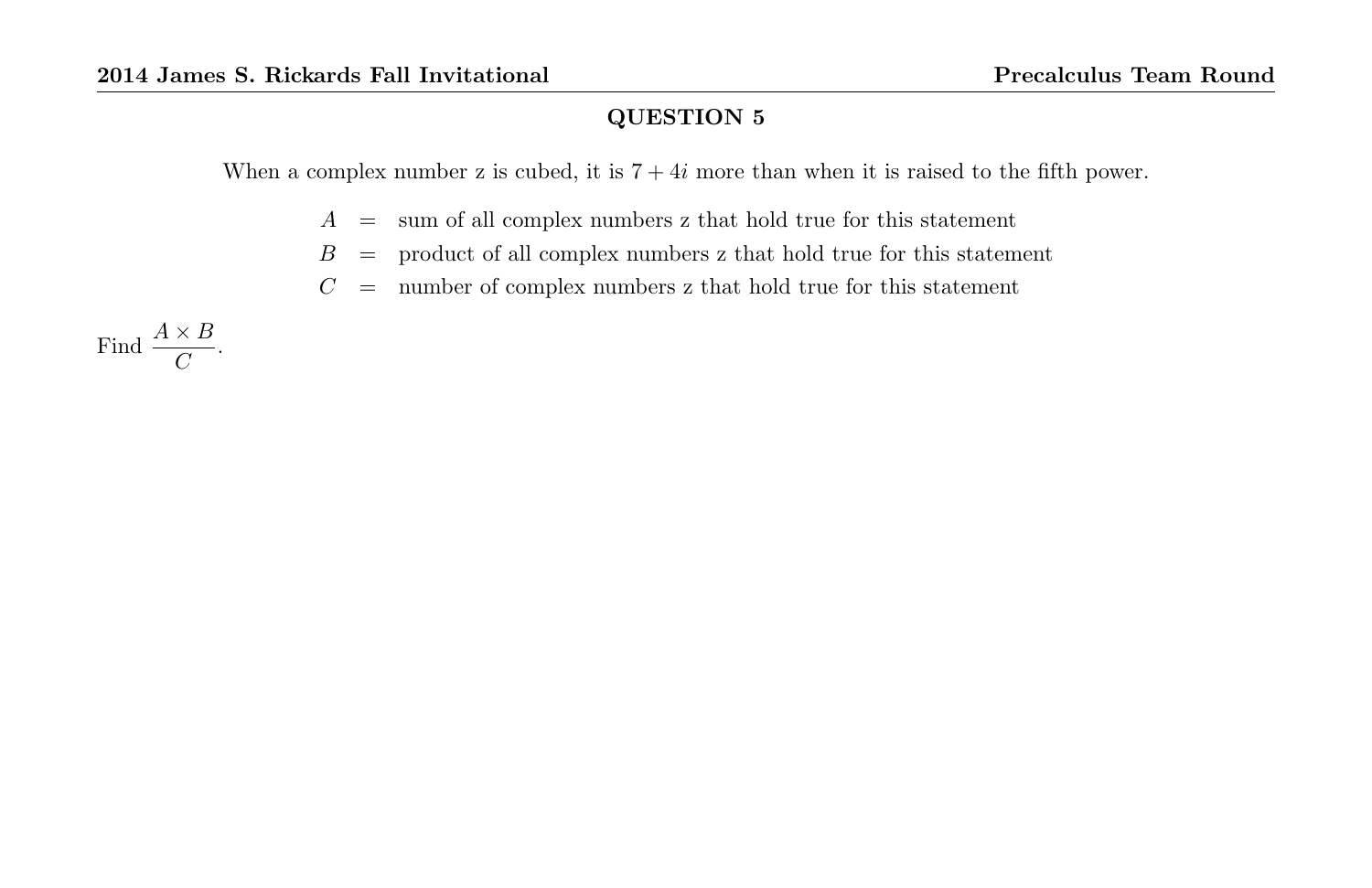For the following polar equations, add 2 for every hyperbola, add 5 for every parabola, and subtract 3 for every ellipse. Also, subtract 1 for all polar equations that represent other figures. (Assume that you start out with 4.)

$$
r = \frac{16}{5 - 3\cos(\theta)}
$$
  
\n
$$
r = \frac{2}{\sin(\theta) - 3\cos(\theta)}
$$
  
\n
$$
r = 2 + 2\theta
$$
  
\n
$$
r = 2 + 2\theta
$$
  
\n
$$
r = 2 + 2\theta
$$

What is the value after performing all of the operations?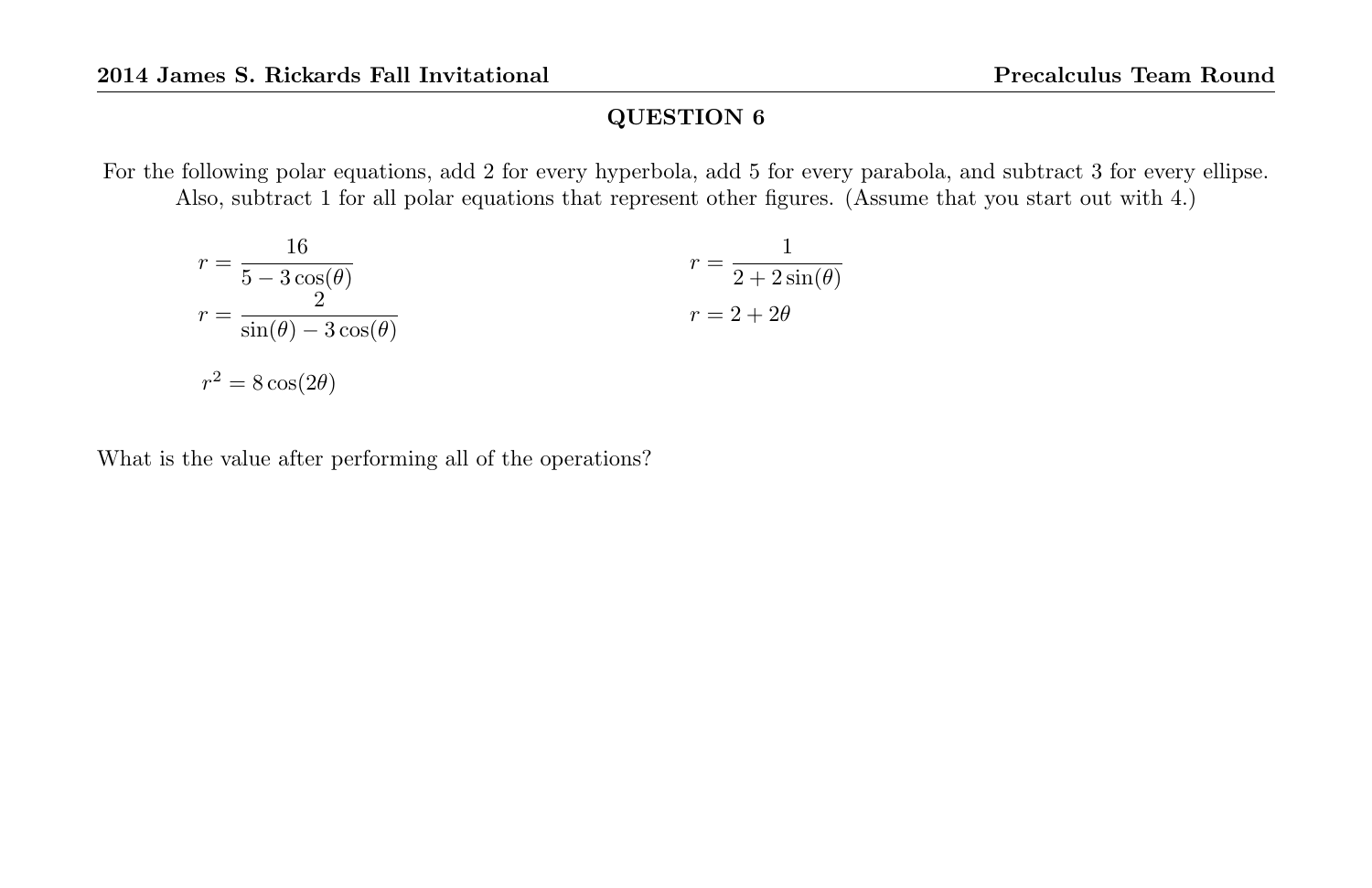Siddarth likes to doodle during math class. He drew a regular polygon RAINBOW inscribed in a circle. Jenny steals his masterpiece and draws the triangle WIN.

$$
A = \sin(\frac{7\angle N}{2})
$$
 for Jenny's triangle  
\n
$$
B =
$$
 the sum of the interior angles in Siddarth's polygon expressed in radians  
\n
$$
C =
$$
 the value of D if  $\sin(\frac{D\pi}{7})$  equals  $4\cos(\angle W)\sin(\angle I)\cos(\angle N)$  in Jenny's triangle

Find  $A + B + C$ .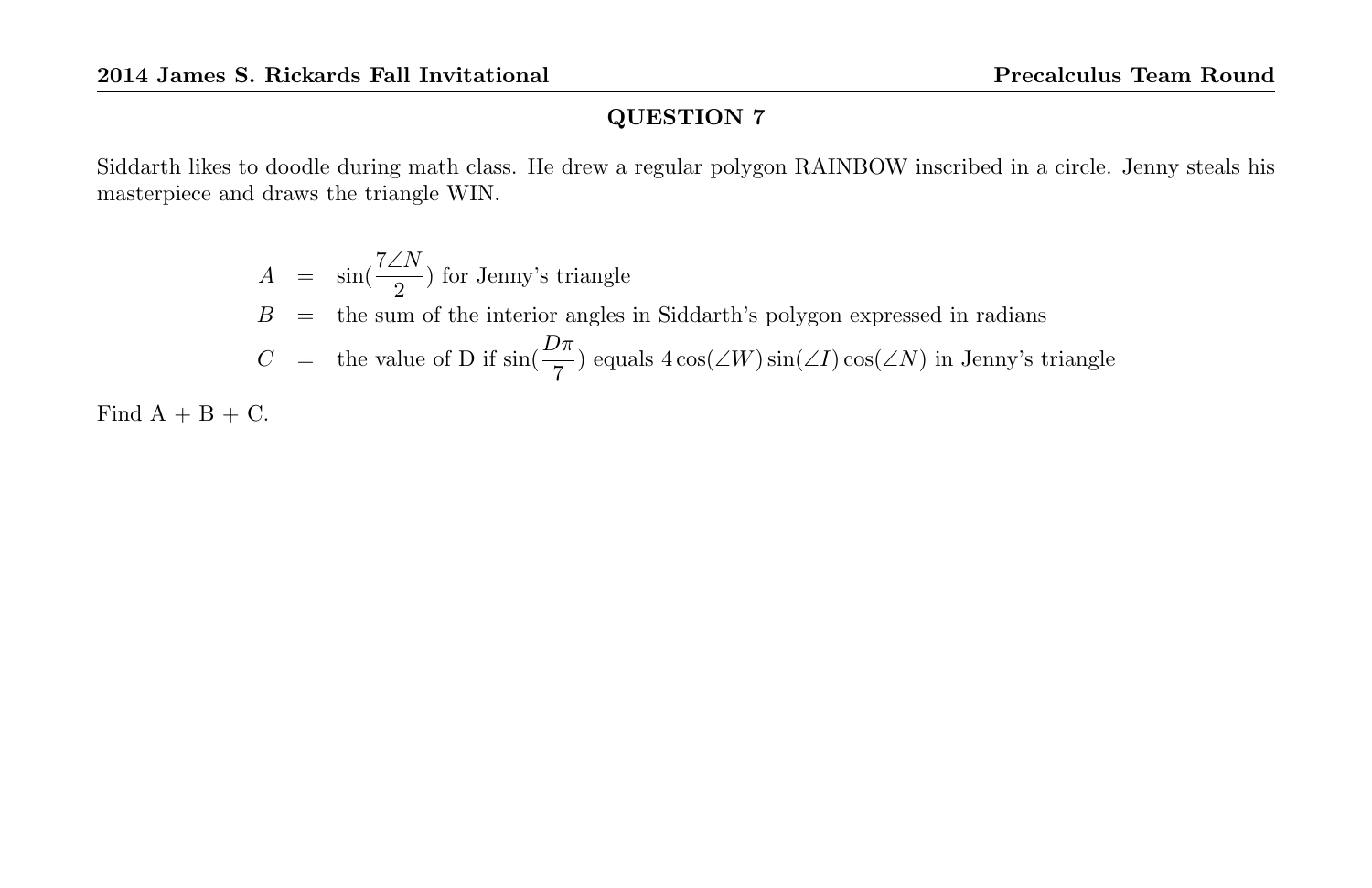Given that:

Vector 
$$
u = \langle 2, 4, 6 \rangle
$$
 Vector  $v = \langle -6, 2, 3 \rangle$ 

 $A = u \cdot v$  $\label{B} B \;\; = \;\; \mbox{sum of the components of} \; u \times v$  $C = \cos(\theta)$  where  $\theta$  is the angle between the two vectors  $D = ||u|| + ||v||$ 

Find  $A + B + 14C + D$ .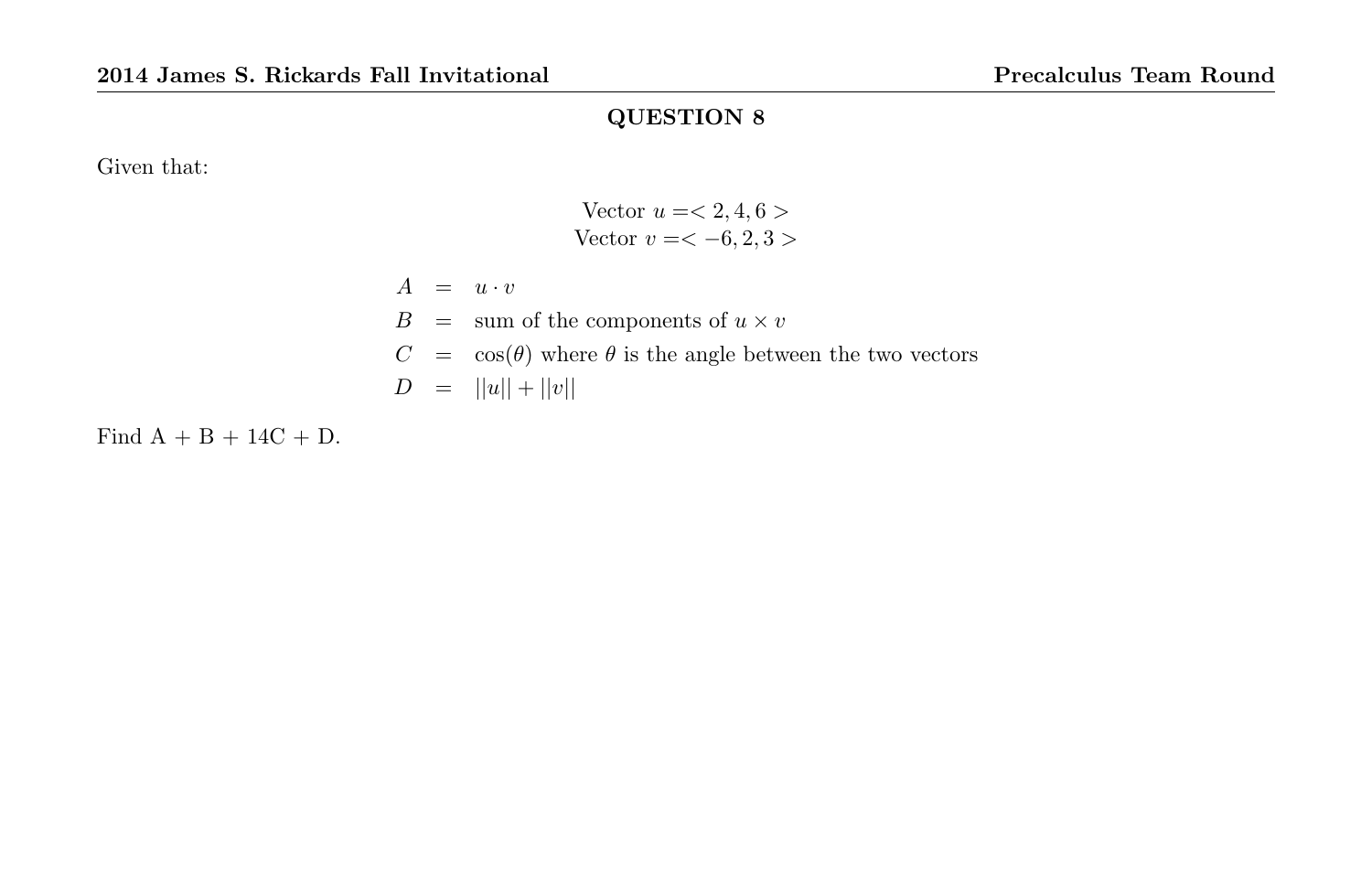- A = distance between the polar coordinates  $C_1$  and  $C_2$  given that  $C_1 = (3, 30^{\circ})$  and  $C_2 = (5, 90^{\circ})$
- B = distance between the polar coordinates  $C_3$  and  $C_4$  given that  $C_3 = (4, 45^{\circ})$  and  $C_4 = (2, 165^{\circ})$
- $C = \text{area of a triangle with side lengths } 13, 14, \text{ and } 15$

Find  $A \times B + C$ .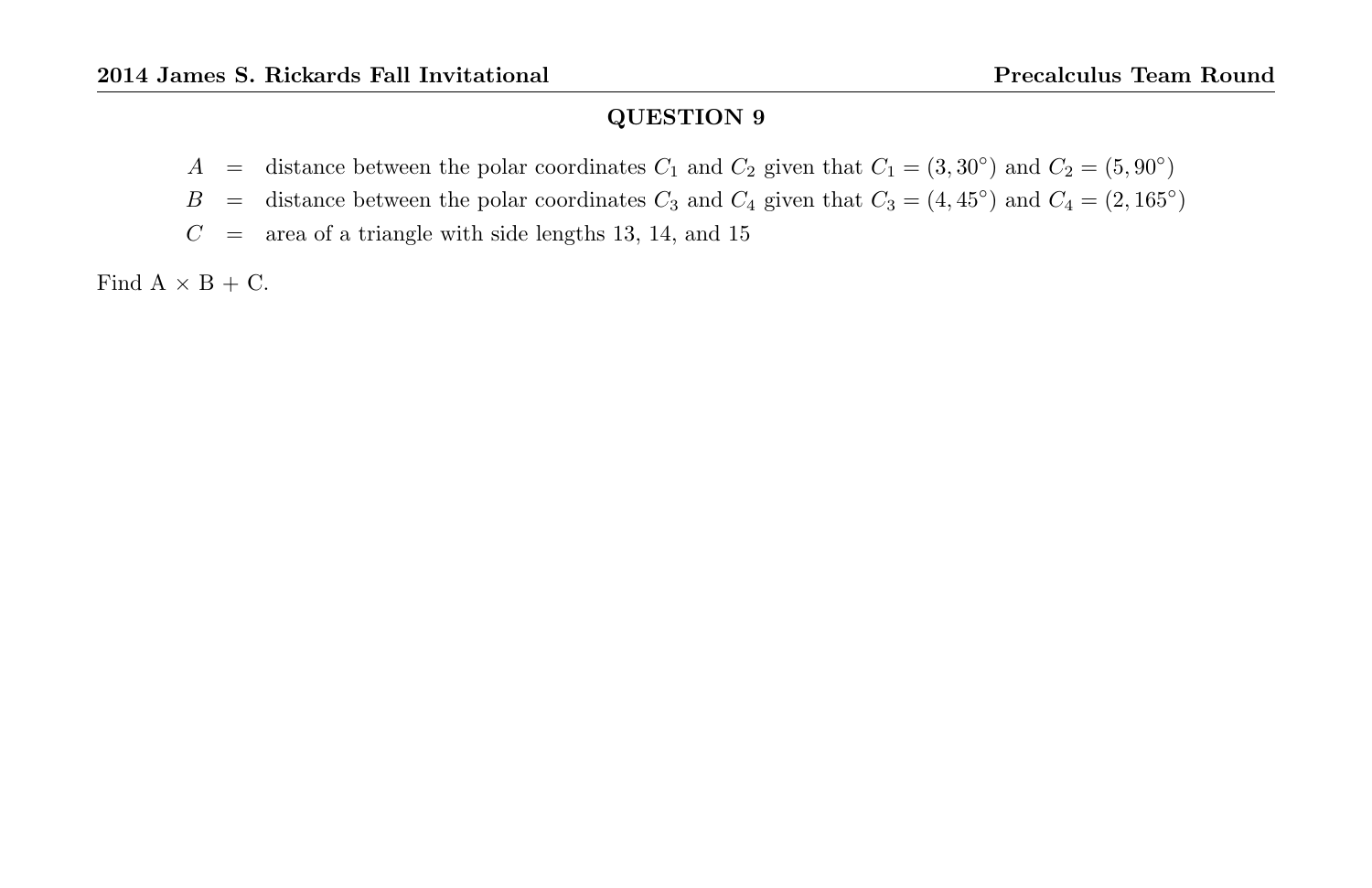- $A =$  length of the shortest median in a triangle with side lengths of 10, 24, and 26
- $B =$  given a triangle with side lengths 20, 21, and 29, find the cosine of the angle opposite the side with side length 29
- $C = (\tan 10^{\circ})(\tan 20^{\circ})(\tan 30^{\circ}) \dots (\tan 80^{\circ})$
- $D =$  the area of the incircle of a triangle with side lengths 7, 8, and 9

The sum of  $A + B + C + D$  can be expressed as  $X + Y\pi$ .

Find  $X + Y$ .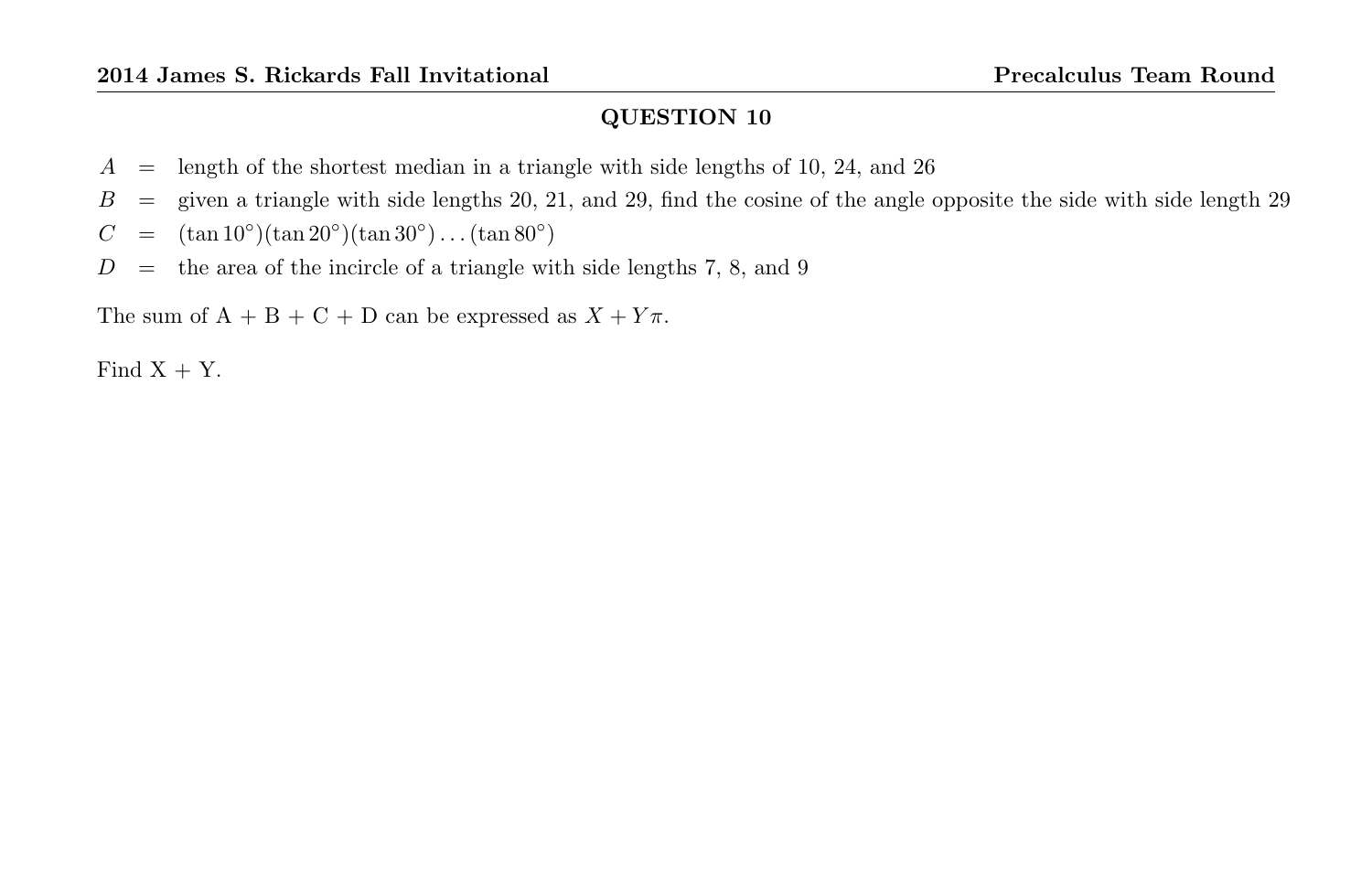$A = \sin(75^\circ) + \sin(15^\circ)$  $B = \sin(75^\circ) - \sin(15^\circ)$  $C = \cos(75^\circ) + \cos(15^\circ)$  $D = \cos(75^\circ) - \cos(15^\circ)$ 

Express  $A - B + C - D$  in simplest radical form.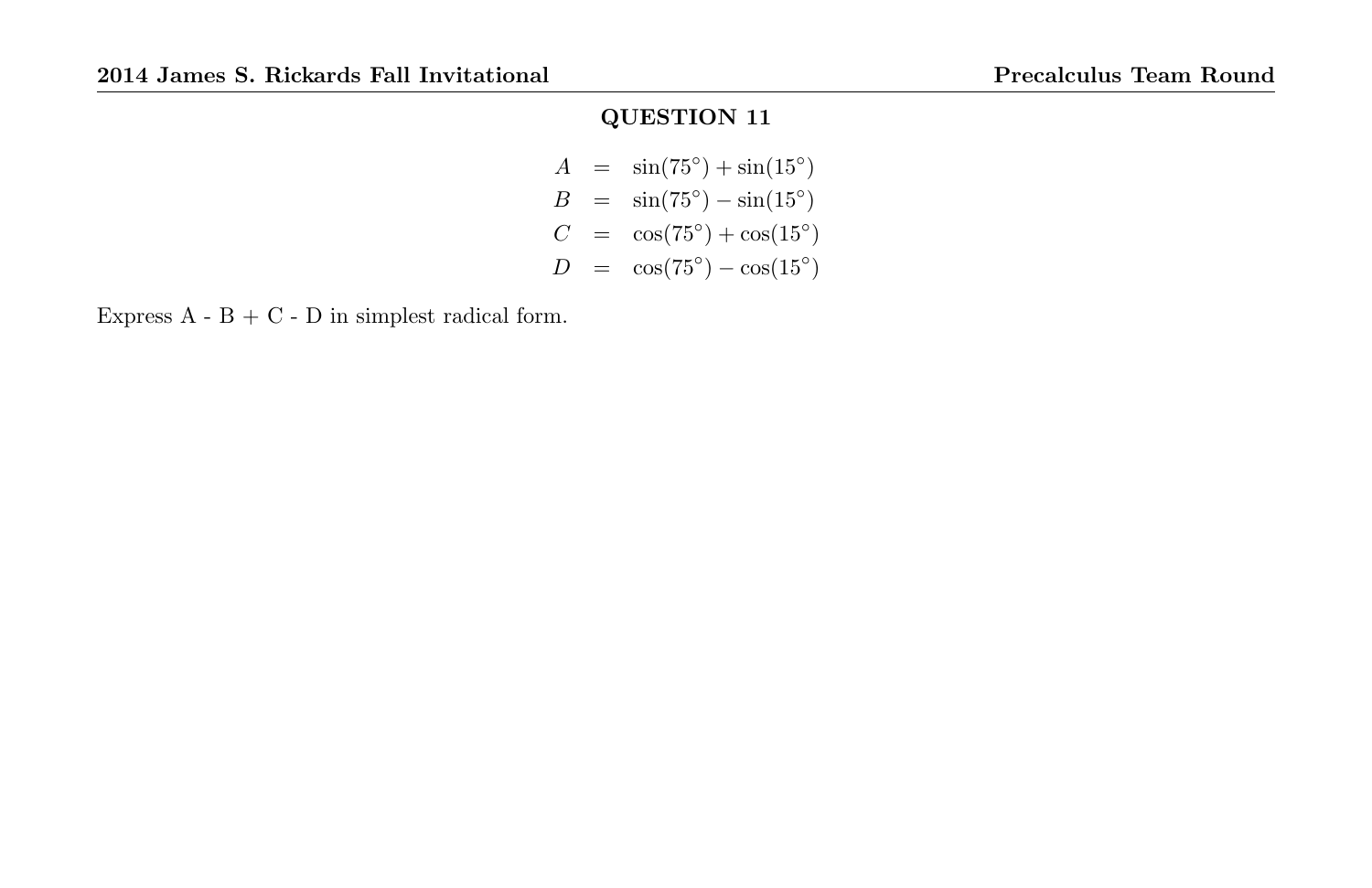$$
A = \cot^{-1}(1) + \cot^{-1}(2) + \cot^{-1}(-2)
$$
in radians  
\n
$$
B = \cot(\operatorname{arcsec}(2))
$$
  
\n
$$
C = \sin(\arctan(1))
$$

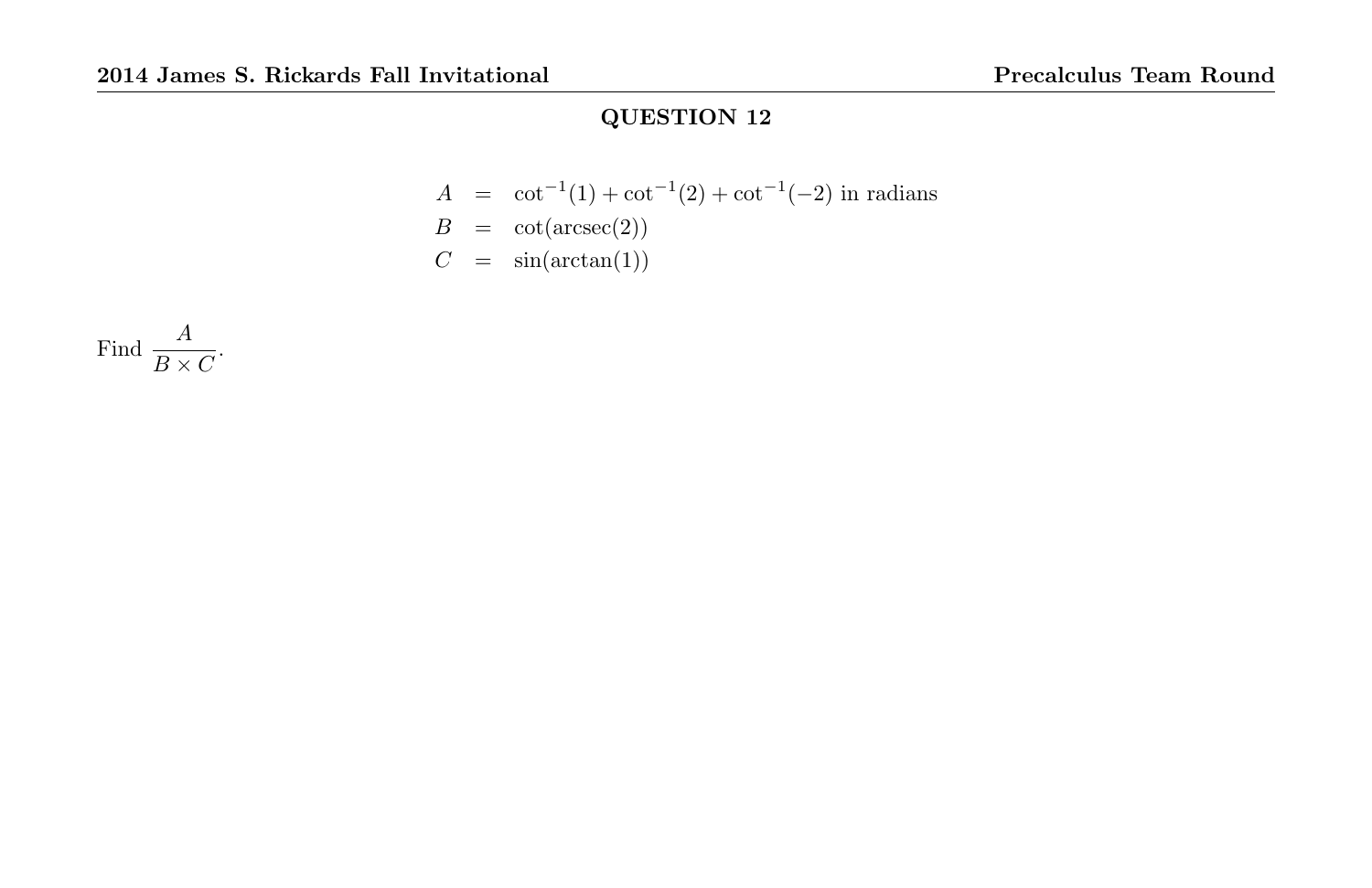Conic A is expressed by 
$$
\frac{(x-9)^2}{16} + \frac{(y-6)^2}{9} = 1
$$
 and Conic B is expressed by  $\frac{(x-5)^2}{16} + \frac{(y-3)^2}{4} = 1$ .

Let C equal the eccentricity of Conic A. Let D equal the distance between the centers of the two conics. Let E equal the latus rectum of Conic A. Let F equal the latus rectum of Conic B.

Find  $C\sqrt{7} + D + E + F$